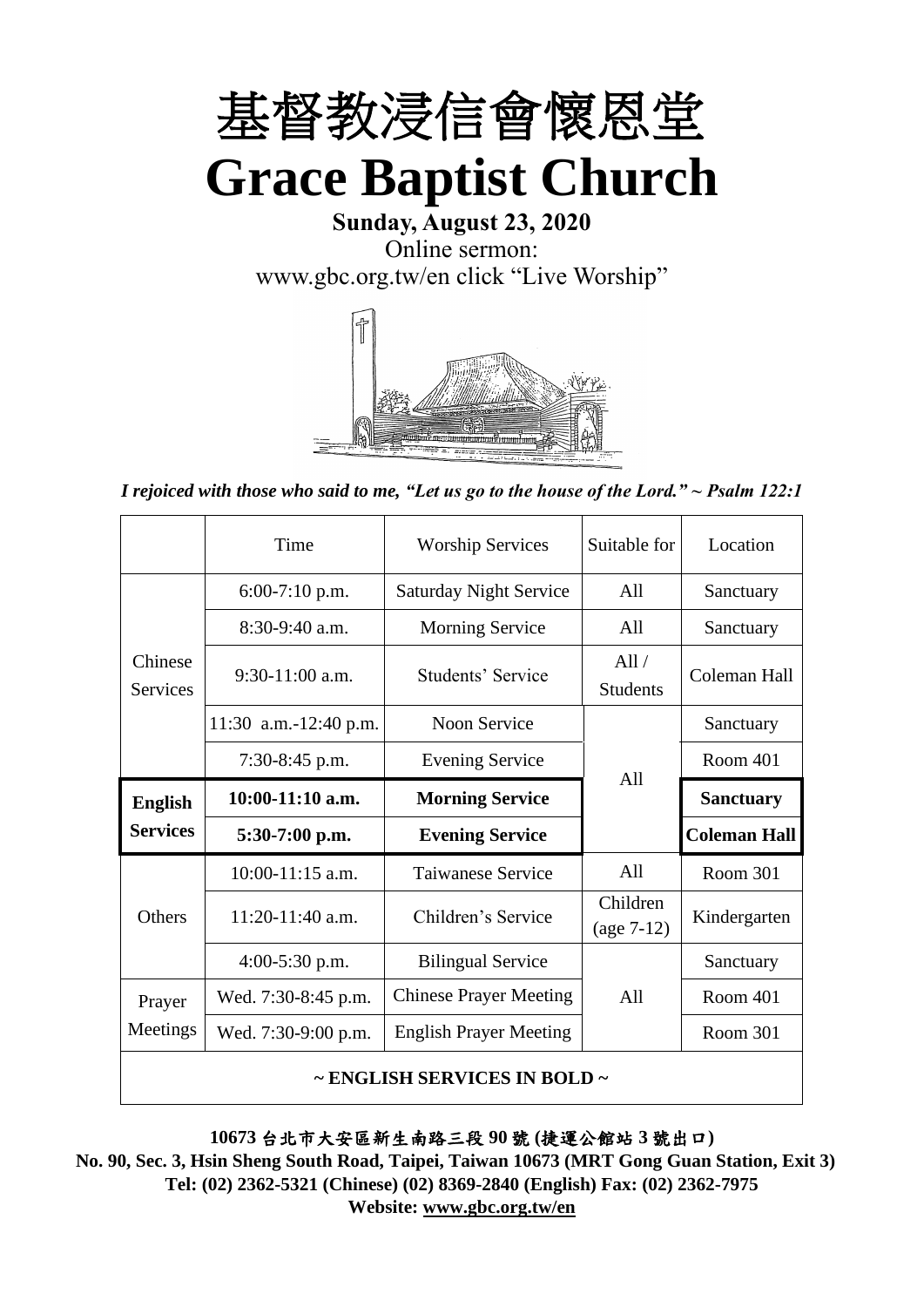**Welcome to Grace Baptist Church English Congregation. Thank you for choosing to worship with us and celebrate the glory of our Lord.**

|                                                 | Morning Worship Service - 10:00 a.m.                                                                            |                                                    |
|-------------------------------------------------|-----------------------------------------------------------------------------------------------------------------|----------------------------------------------------|
| Prelude                                         | Sunday, August 23, 2020 (Sanctuary)                                                                             | Catherine Liu                                      |
| Greeting/Prayer                                 |                                                                                                                 |                                                    |
|                                                 |                                                                                                                 | Anne Tan                                           |
| Worship through Music                           | "Shine, Jesus Shine"<br>"Shine on Us"                                                                           |                                                    |
| <b>Pastoral Prayer</b>                          |                                                                                                                 | <b>Pastor Nick Brideson</b>                        |
| Worship through Music                           | "Blessed Be The Lord God Almighty"<br>"How Great Is Our God"                                                    | Anne Tan                                           |
| <b>Offertory Prayer</b>                         |                                                                                                                 | Ava Zamora                                         |
| Tithes and Offerings                            |                                                                                                                 |                                                    |
| Doxology                                        |                                                                                                                 |                                                    |
| Pray for Our Church                             |                                                                                                                 | Minister Kevin Wang                                |
| <b>Scripture Reading</b>                        | Ephesians 5:8-14                                                                                                |                                                    |
| Message                                         | We Strengthen One Another                                                                                       | <b>Pastor Nick Brideson</b>                        |
| <b>Response Song</b>                            | "Tis So Sweet To Trust In Jesus"                                                                                |                                                    |
| <b>Benediction</b>                              |                                                                                                                 |                                                    |
| Welcome                                         |                                                                                                                 |                                                    |
| <b>Closing Song</b>                             | "As the Lord Is with Us"                                                                                        | Anne Tan                                           |
| Postlude                                        |                                                                                                                 | Catherine Liu                                      |
| Wear a mask<br>before entering<br>the Cry Room. | Nursery care is available in the "Cry Room" at the back of the Sanctuary<br>during the Morning Worship Service. |                                                    |
|                                                 | Evening Worship Service - 5:30 p.m.<br>Sunday, August 23, 2020 (Coleman Hall)                                   |                                                    |
| Prelude                                         |                                                                                                                 | Michael Tsai                                       |
| Prayer                                          |                                                                                                                 | Alex Chen, Leader                                  |
| Worship through Music                           | "Our God"                                                                                                       |                                                    |
| Greeting<br><b>Pastoral Prayer</b>              |                                                                                                                 | Minister Kevin Wang<br><b>Pastor Nick Brideson</b> |
| Worship through Music                           | "O Church Arise (Arise, Shine)"                                                                                 | Alex Chen, Leader                                  |
|                                                 | "Jesus Loves Me"                                                                                                |                                                    |
|                                                 | "Endless Hallelujah"                                                                                            |                                                    |
| <b>Offertory Prayer</b>                         |                                                                                                                 | <b>Cesar Gonzalez</b>                              |
| Tithes and Offerings<br>Pray for Our Church     |                                                                                                                 | Minister Kevin Wang                                |
| <b>Scripture Reading</b>                        | Ephesians 5:8-14                                                                                                |                                                    |
| Message                                         | We Strengthen One Another                                                                                       | <b>Pastor Nick Brideson</b>                        |
| <b>Response Song</b>                            | "Here I Am to Worship"                                                                                          |                                                    |
| <b>Closing Prayer</b>                           |                                                                                                                 |                                                    |
| Welcome<br>Closing Song                         | "Jesus Loves Me"                                                                                                |                                                    |
| Postlude                                        |                                                                                                                 | Alex Chen, Leader<br>Michael Tsai                  |
|                                                 | <b>Our Vision Is to Spread the Gospel</b>                                                                       |                                                    |
|                                                 |                                                                                                                 |                                                    |

To achieve this, we aim:

⚫ To become a house of prayer

⚫ Through prayer, to build the body of Christ

⚫ From the body, to do the work of mission in Taipei, Taiwan, and neighboring countries *"but you will receive power when the Holy Spirit has come upon you; and you shall be My witnesses both in Jerusalem, and in all Judea and Samaria, and even to the remotest part of the earth." -* Acts 1:8 (NASB)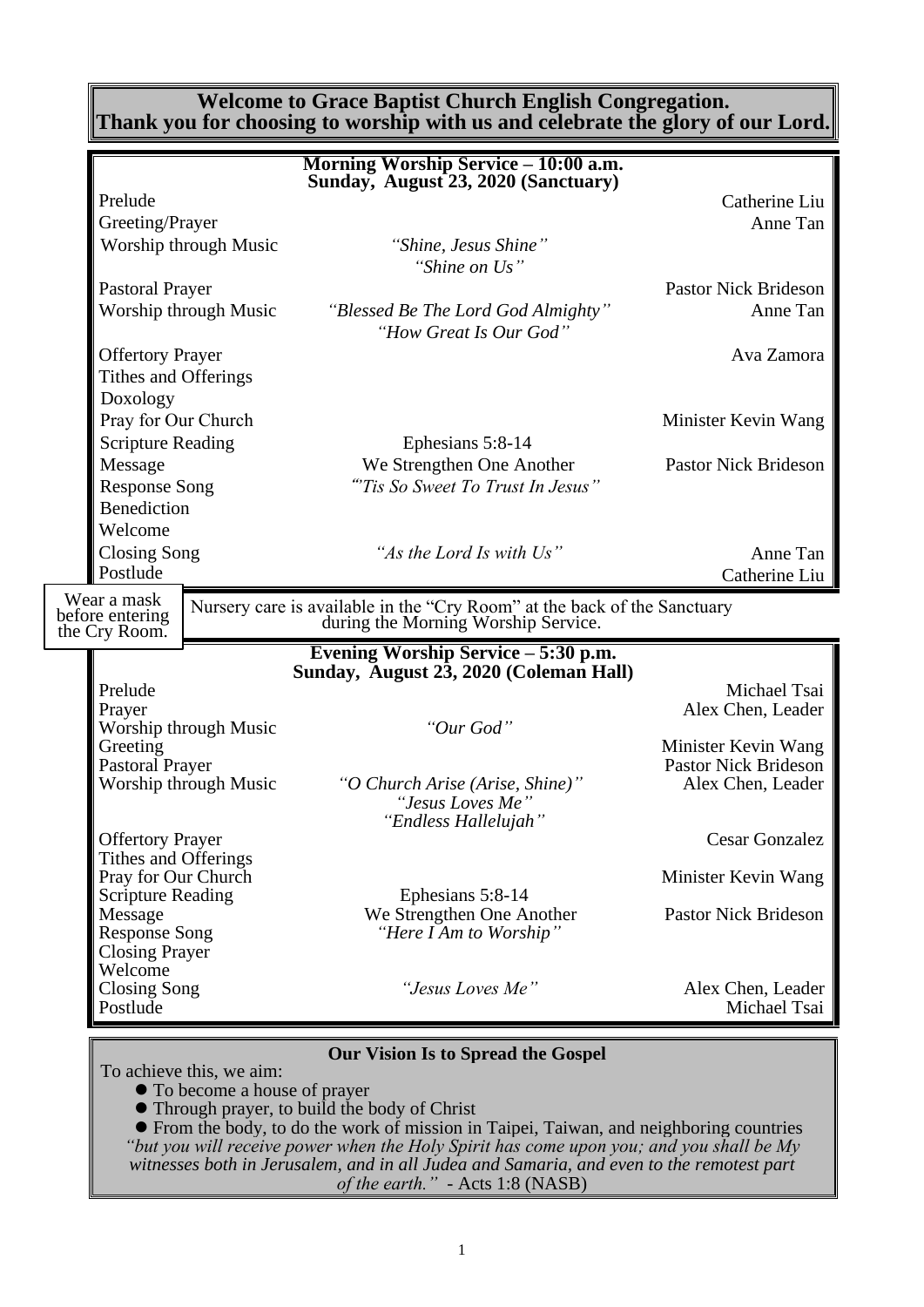### **Sermon Topic: We Strengthen One Another Scripture: Ephesians 5:8-14**

**Speaker: Pastor Nick Brideson August 23, 2020** 

#### **Scripture: Ephesians 5:8-14 (NASB)**

**8** for you were formerly darkness, but now you are Light in the Lord; walk as children of Light <sup>9</sup> (for the fruit of the Light consists in all goodness and righteousness and truth), **<sup>10</sup>** trying to learn what is pleasing to the Lord. **<sup>11</sup>** Do not participate in the unfruitful deeds of darkness, but instead even expose them; **<sup>12</sup>** for it is disgraceful even to speak of the things which are done by them in secret. **<sup>13</sup>**But all things become visible when they are exposed by the light, for everything that becomes visible is light. **<sup>14</sup>** For this reason it says,

"Awake, sleeper, And arise from the dead, And Christ will shine on you."

**Notes:**



# **Sermon Next Sunday,** *August 30***:**

| <b>Speaker</b>       | <b>Topic</b>                                                                                                                             | <b>Bible Text</b> |
|----------------------|------------------------------------------------------------------------------------------------------------------------------------------|-------------------|
| Pastor Nick Brideson | We Stand Together in Spiritual Battle                                                                                                    | Ephesians 6       |
|                      | Study the Bible text ahead and you will get more from the sermon.<br>You are welcome to join one of the Sunday classes listed on page 6. |                   |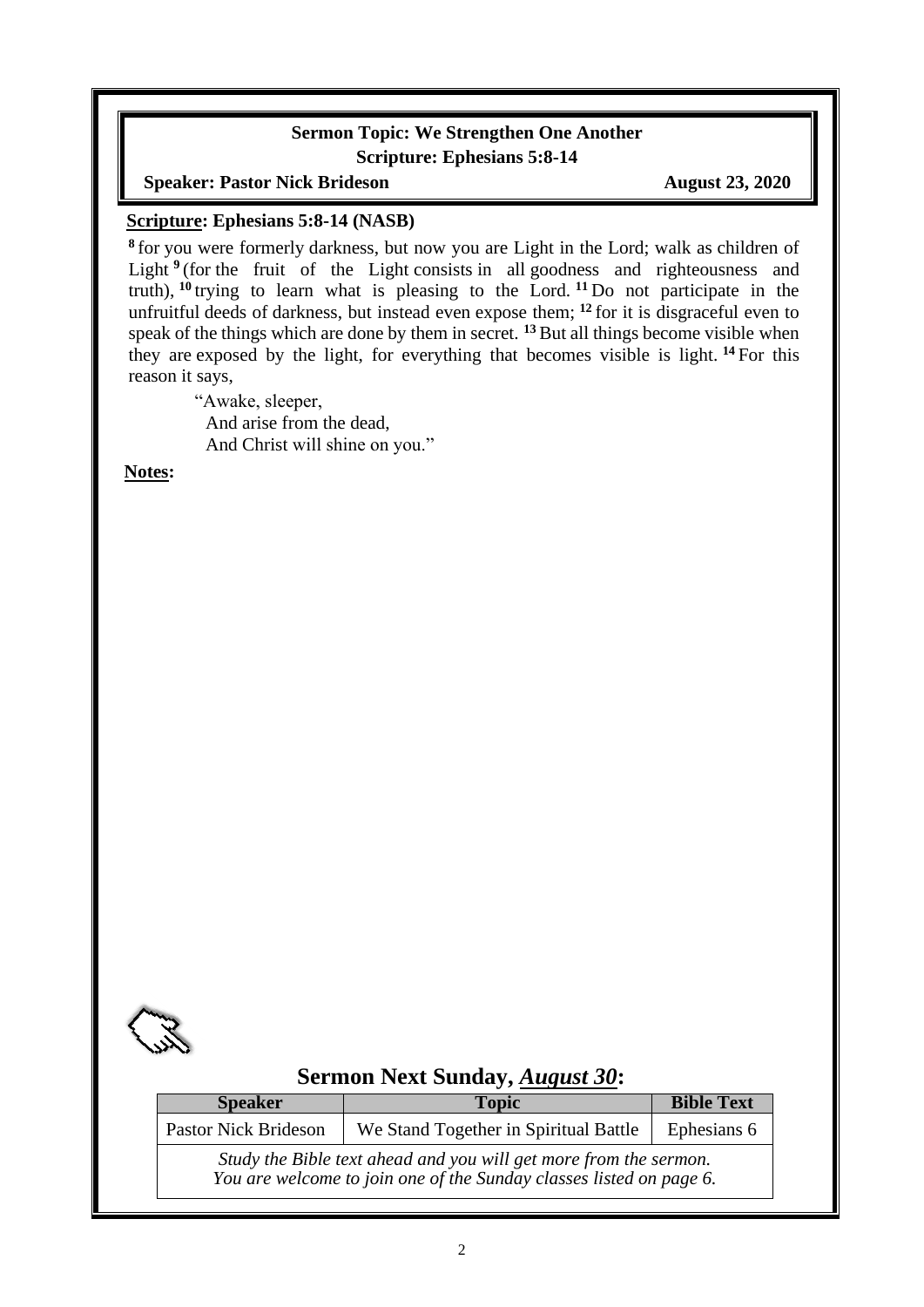# **Wednesday Night Prayer Meeting**

*"My house shall be called a house of prayer" (Matthew 21:13)*

Let us be a church of prayer. Come and pray with brothers and sisters in Christ 7:30 - 9:00 p.m. every Wednesday in Room 301. Go directly to the physical Prayer Meeting or email Minister Priscilla (priscilla@gbc.org.tw) for how to join the Zoom Prayer Meeting. Email prayer requests to Minister Priscilla.

Prayer Focus for this coming Wednesday:

| 1st Week                | 2nd Week               | 3rd Week        | <b>4th Week</b> | 5th Week  |
|-------------------------|------------------------|-----------------|-----------------|-----------|
| Caring/Healing/Families | <b>Church Ministry</b> | <b>Missions</b> | <b>The Lost</b> | The World |

#### **Blood Donation on August 30** Those of us blessed with good health, please come and help others by donating blood next Sunday, *August 30*: **When/Where:** 9:00 a.m.–5:00 p.m.in front of GBC **Requirements:** \* Between 17 and 65 years old \* Bring your ID/ARC \* Not had hepatitis in the last 12 years \* Not pregnant **Preshool, AWANA & Youth Schedule** Preschool, AWANA and Youth classes are on break today and next Sunday, August 30. **September 6**.

# **Young Adults Fellowship**

The Fellowship is for young adults from the age of 20-35 to study God's Word and grow together. It meets on 2<sup>nd</sup> and 4<sup>th</sup> Saturdays from 10:30 a.m. to 12:00 p.m. in WanFu 22 (next to GBC building). Please join the Fellowship directly.

*The next meeting will be August 29. (Minister Kevin led a mission trip on August 22 so the Fellowship is postponed for that day only.)*

Contact Minister Kevin Wang at kevin@gbc.org.tw if you need more information.

# **COVID-19 Precautions**

### **Precautions inside GBC:**

- Temperatures will be taken when you enter GBC. (Please enter through GBC front door. Back door is for exit only.)
- All people must wear masks and sanitize hands.
- No buffet-style food in groups/meetings inside GBC (Only lunch boxes or food in sealed packages. Drinks must be in individual containers.)
- Fill out the seating form when joining a worship service. (Family members can sit together and fill out one form with one seat number to include all members.)
- Take your bulletin home or put it in boxes marked "Bulletin RECYLE".
- No one should attend GBC who has been out of Taiwan in the last 2 weeks.
- See a doctor if you have a fever and cough.

#### **General Precautions:**

The government asks ALL people to NOT travel overseas. ALL people who arrive in Taiwan from overseas MUST self-quarantine for 14 days. During your quarantine, GBC welcomes you to join our worship via the Internet.

All meetings should keep an attendance record. The leader should keep the record for at least one month in case it is needed.

Please enter GBC through the front door. GBC back door is for *exit* only. The gate from the coffee deck (next to the sushi restaurant) will be open for people leaving GBC immediately after the morning service.

The classes will resume

★**Wearing a mask to cover the nose and mouth is required inside GBC. If you are not able to wear a mask, you are invited to join worship online.**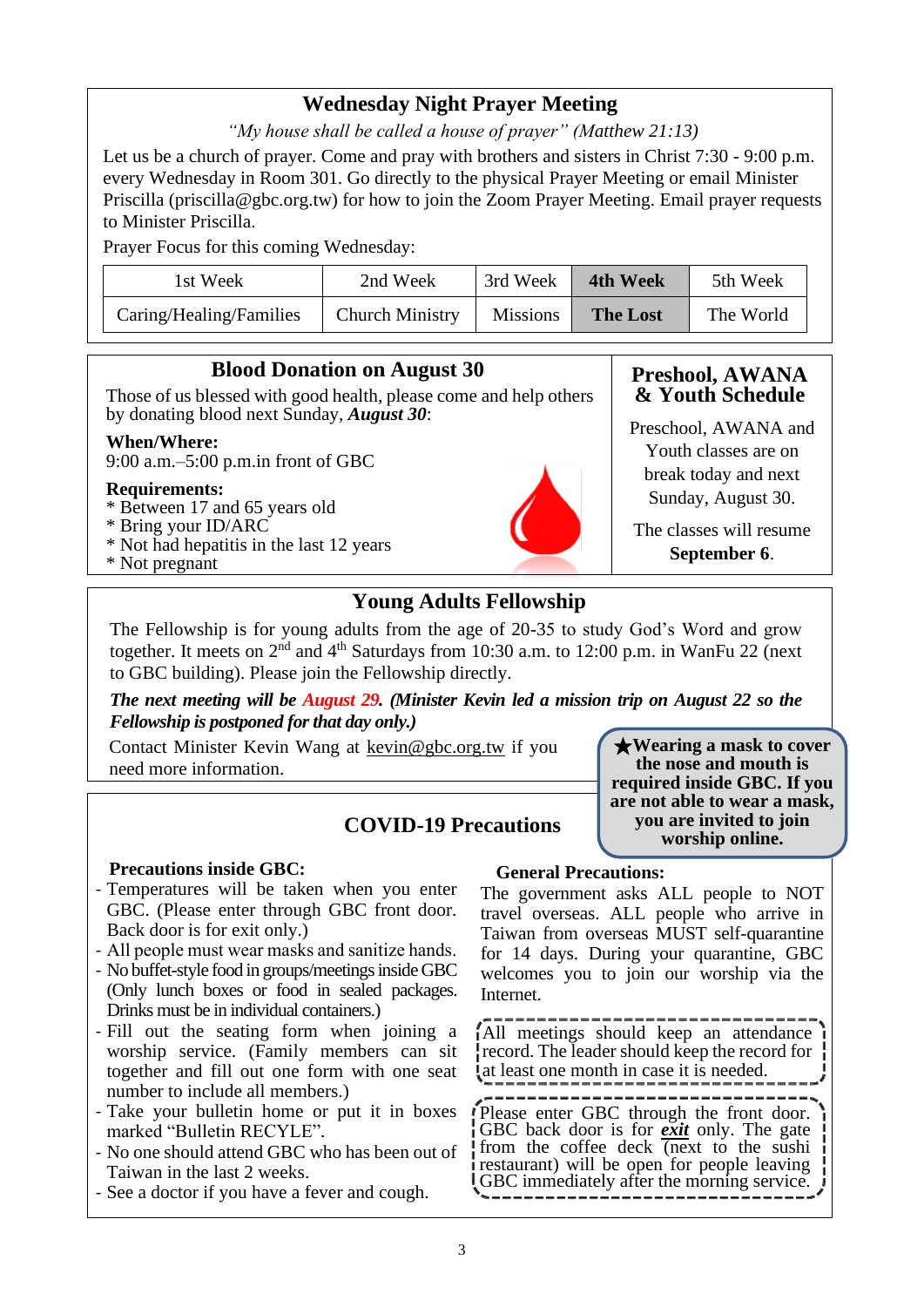# **Bible Studies for Life: Fall Season Starts September 6**



Whether you are young or old, if you follow Jesus, you are a disciple.

But the quality of your discipleship isn't measured by how well you can answer questions. Discipleship is about being transformed into the likeness of Jesus. And transformation starts in the Word.

That's why *Bible Studies for Life* is carefully crafted to help kids, students, and adults purposefully become more like Jesus every day.

(13 sessions: on Sundays from September 6 to November 29)

We have eight *Bible Studies for Life* classes available. Please check classroom information listed here and join one of the classes directly from September 6.

# **August 30: Christianity 101 New Cycle**

Christianity 101 will begin a new cycle of classes on August 30. Christianity 101 (10 classes) prepares participants for baptism by introducing them to the basics of Christianity. Candidates for baptism must complete this class before being baptized. It meets on Sundays from 11:30 a.m. to 12:30 p.m. in the Mount of Olives Room. (Take the stairs by the front desk,  $2.5<sup>th</sup>$  floor.)

# **Sunday School Children's Teachers Needed**

**AWANA:** AWANA is our Children's Sunday School Ministry for children from Kindergarten, age  $5 \times 5$ , to Grade 6. If you are a registered GBC member with a heart to serve children, please contact Ming at [minglai88@gmail.com.](mailto:minglai88@gmail.com)

**Preschool:** English Preschool Class is looking for teachers and assistants who can sing songs and tell Bible stories to children age 3-5. The class meets every Sunday from 11:40 a.m. to 12:40 p.m. Training will be provided. If you are a registered GBC member who has a heart for children's ministry, please contact Joanna Peng at Joanna1285@hotmail.com.

# **Using GBC Classrooms**

To be fair to the many groups wanting to use rooms in GBC on Sundays and during the week, please be aware that rooms must be reserved in advance. Room bookings can be made through one of the secretaries after approval is given by GBC leadership for the room booking. Priority for room booking is given to GBC activities, such as BTUs, Sunday school, Community classes and GBC ministries. Please do not use rooms that are currently unoccupied unless the room has been reserved for your use.

### **After using each room, please:**

- clean the table, tidy the room, and take out the trash
- put down the curtain/blinds, and turn off the AC and the lights

|                    | Mount of Olives                         |
|--------------------|-----------------------------------------|
|                    | 9:00 a.m. (Take the stairs by the front |
|                    | desk, $2.5th$ floor)                    |
|                    | Room B03 - in Bahasa                    |
|                    | Room B04                                |
| 11:30<br>a.m.      | Room B05                                |
|                    | WanFu 20-Classroom A                    |
|                    | WanFu 20-Classroom C                    |
| 2:30 p.m. Room 306 |                                         |
|                    | 4:00 p.m. Room 305                      |



# **Orphanage Visitation**

Our next visit: **Today** Meet in Room 403 at 1:00 p.m. and leave GBC from the front door at 2:00 p.m. No training is required

★*Participants in this ministry must be registered members of GBC.*

### **August Evening Tea Cancelled**

Due to COVID-19 situation, our regular Evening Tea (scheduled for the last Sunday of the month) is canccelled.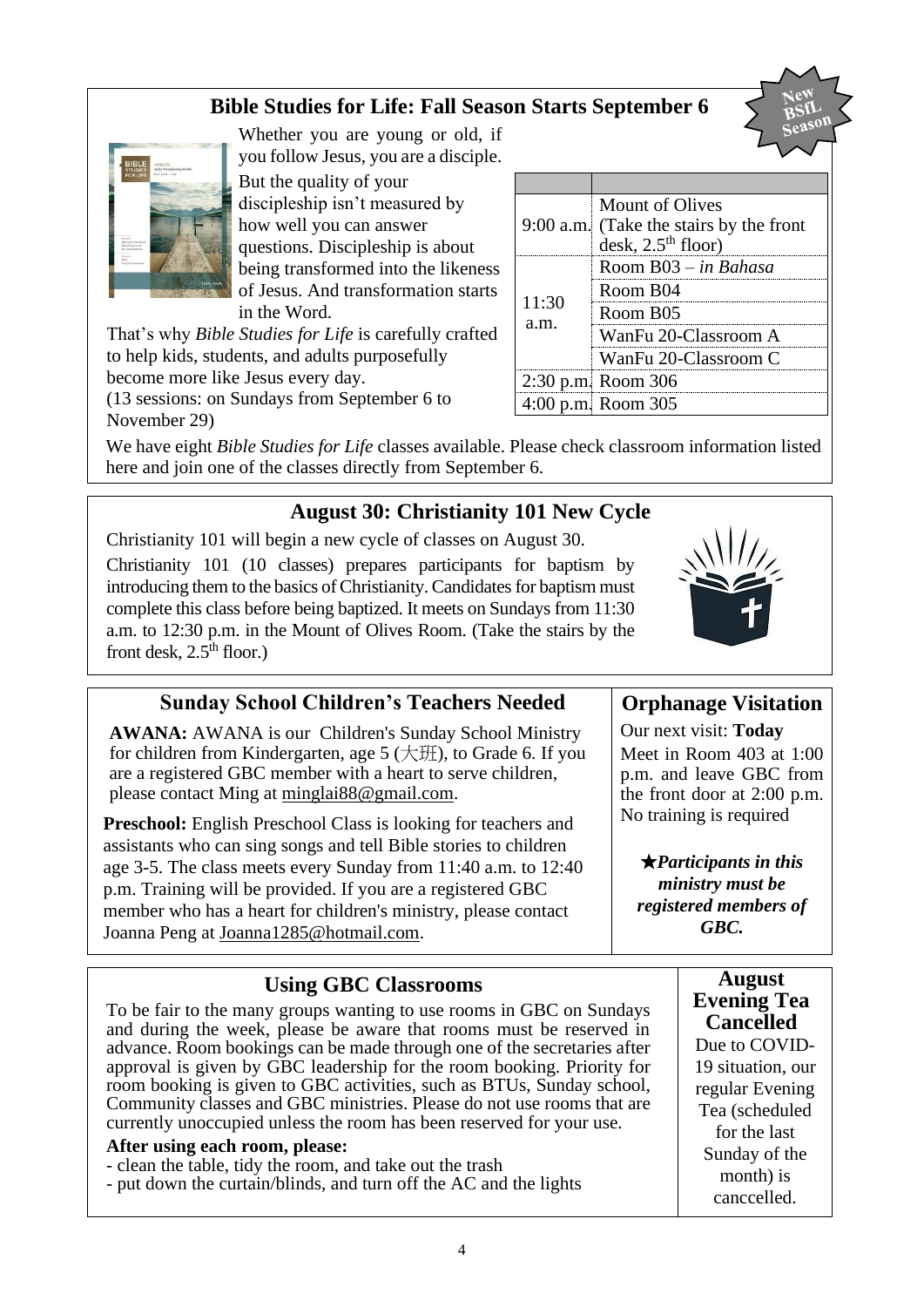# **Mabuhay Fellowship**



Today, August 23, at 2:00 p.m. in basement Room B05, the Mabuhay Fellowship will have Bible study. All are welcome.

The Mabuhay Fellowship comprises Filipinos aiming to share God's love and light through worship, prayer, Bible study, fellowship, gospel sharing, ministry, and more.

- ★ **Bible Studies for Life Class in Bahasa:** This class meets from 11:30 a.m. in Room B03. People coming from all nationalities who speak Bahasa are welcome. Please go to the class directly if you are interested in joining. Questions? Please contact the leader, Maria Sagita, at sagitamaria@gmail.com.
- ★ **Evergreen Bilingual Fellowship** meets every Saturday night from 6:00 to 8:00 p.m. in GBC Room 401. To join please email Winnie Liang: [wistlesliang@hotmail.com.](mailto:wistlesliang@hotmail.com)
- ★ **Sacred Music Serving Trainings (In Chinese):** There will be 3 Sacred Music Serving Trainings (Basic Music Theory, Vocal Music Training, Piano Playing) in September, in Chinese, taught by the current Chinese Choir leaders. After the training, the students are expected to serve in music ministries. Cost applies and registration is required. The deadline for registration is **August 30**. Please see the Chinese bulletin for details.
- ★ **Scholarship Donation to Be Collected by GBC Scholarship Committee:** GBC provides scholarship to our young brothers and sisters who are still in school. GBC also provides grants to non-Christian students in need, so their efforts may be encouraged. Offering receipts will be provided. If you feel that the Lord calls you to give to this cause, please contact:
	- Anita Chen (if you speak Chinese) at 2362-5321 ext 110
	- SueJenny Hsu (if you can not speak Chinese) at 2362-5321 ext 136

|                                                                                                                                                                                                                                                                                                                                                                     |                                                                                                                                                                                                                                                                                                                                                                             |                                                                                                                                                                                                                                                                                                                                                                                                                                                                                                                                                                                                                                                                                                                                                                                                                                                                                   | <b>English Congregation Leaders</b> |                                                                                                                                                                                                                                                                                                           |                  |
|---------------------------------------------------------------------------------------------------------------------------------------------------------------------------------------------------------------------------------------------------------------------------------------------------------------------------------------------------------------------|-----------------------------------------------------------------------------------------------------------------------------------------------------------------------------------------------------------------------------------------------------------------------------------------------------------------------------------------------------------------------------|-----------------------------------------------------------------------------------------------------------------------------------------------------------------------------------------------------------------------------------------------------------------------------------------------------------------------------------------------------------------------------------------------------------------------------------------------------------------------------------------------------------------------------------------------------------------------------------------------------------------------------------------------------------------------------------------------------------------------------------------------------------------------------------------------------------------------------------------------------------------------------------|-------------------------------------|-----------------------------------------------------------------------------------------------------------------------------------------------------------------------------------------------------------------------------------------------------------------------------------------------------------|------------------|
|                                                                                                                                                                                                                                                                                                                                                                     |                                                                                                                                                                                                                                                                                                                                                                             |                                                                                                                                                                                                                                                                                                                                                                                                                                                                                                                                                                                                                                                                                                                                                                                                                                                                                   | English Pastor: Nick Brideson       |                                                                                                                                                                                                                                                                                                           |                  |
| Pastor Nick Brideson                                                                                                                                                                                                                                                                                                                                                | Minister Priscilla Liao                                                                                                                                                                                                                                                                                                                                                     |                                                                                                                                                                                                                                                                                                                                                                                                                                                                                                                                                                                                                                                                                                                                                                                                                                                                                   |                                     | Minister Kevin Wang                                                                                                                                                                                                                                                                                       |                  |
| <b>Adult Education</b><br>/Mission                                                                                                                                                                                                                                                                                                                                  | AM Worship                                                                                                                                                                                                                                                                                                                                                                  | Children's<br>Education/Caring                                                                                                                                                                                                                                                                                                                                                                                                                                                                                                                                                                                                                                                                                                                                                                                                                                                    |                                     | PM Worship                                                                                                                                                                                                                                                                                                | Youth/Fellowship |
| <b>Adult Education</b><br><b>Nick Brideson</b><br>nick@gbc.org.tw<br><b>Foreign Mission:</b><br><b>Medical/Dental Team</b><br><b>Armand Lim</b><br>rmanlim@yahoo.com<br><b>VBS</b> Team<br>Priscilla Liao<br>priscilla@gbc.org.tw<br><b>Taiwan Mission:</b><br><b>TaiTung Team</b><br>Cherrie Gow Lim<br>cvgow@yahoo.com<br><b>Orphanage Ministry</b><br>Julie Chen | <b>Morning Music</b><br>Cherrie Gow Lim<br>cvgow@yahoo.com<br><b>Morning Greeters</b><br>Chien Ferng<br>cferng@gmail.com<br><b>Adult Choir</b><br><b>Hand Bell Choir</b><br>Juliet Jao<br>lenyinjao@gmail.com<br><b>Hallel Singers</b><br>Cherrie Gow Lim<br>cvgow@yahoo.com<br><b>Morning Fellowship Tea</b><br>Yuri Shih<br>yuchen phone@hotmail.com priscilla@gbc.org.tw | <b>Cryroom Children's</b><br><b>Evening Music Team</b><br><b>Care Ministry</b><br>Alex Chen<br>Abby Tu<br>gbceworshipteam@gmail.com Grant & Kirsten<br>abbbytu@gmail.com<br><b>Evening Greeters</b><br>Vicky Kuo<br>Preschool<br>asiaglobe999@gmail.com<br>Joanna Peng<br>Joanna1285@hotmail.com<br><b>Evening Multimedia</b><br><b>Jusak Tandean</b><br><b>AWANA Spark Group</b><br>Crystal Turner<br>jtandean@yahoo.com<br>elisayeh@yahoo.com<br><b>Evening Tea / Baptism</b><br><b>Celebration Fellowship</b><br><b>AWANA T&amp;T Group</b><br>Michelle Cheng<br>Ming Lai<br>minglai88@gmail.com<br>yealincheng@yahoo.com<br><b>Baptism Support</b><br><b>Prayer Ministry</b><br>Priscilla Liao<br>Aline Kao<br>aline@gbc.org.tw<br><b>Hospital Visitation</b><br>Amanda Lou<br><b>Small Groups</b><br>- Women<br>- General<br>- Ministry<br>Deacon<br><b>Alternate Deacon</b> |                                     | <b>Trinity Youth</b><br>(Grade 7 and above)<br><b>Burgess</b><br>grantburgess@live.co.za<br><b>Mabuhay Fellowship</b><br>Ava Zamora<br>avazam@yahoo.com<br><b>Young Adults</b><br>Fellowship<br>Kevin Wang<br>kavin@gbc.org.tw<br><b>Small Groups</b><br>- Youth<br>- Students<br>- Parenting<br>- Family |                  |
| yuling0914@gmail.com<br><b>Secretarial staff</b>                                                                                                                                                                                                                                                                                                                    | <b>Morning Multimedia</b><br>Vicky Lin<br>gbcmorningmedia@gmail.com lou.amanda@gmail.com                                                                                                                                                                                                                                                                                    |                                                                                                                                                                                                                                                                                                                                                                                                                                                                                                                                                                                                                                                                                                                                                                                                                                                                                   |                                     |                                                                                                                                                                                                                                                                                                           |                  |
| SueJenny Hsu<br>Stella Chen (part-time)<br>suejenny@gbc.org.tw<br>stella@gbc.org.tw                                                                                                                                                                                                                                                                                 |                                                                                                                                                                                                                                                                                                                                                                             | Michael Huang<br>mhuang500@yahoo.com                                                                                                                                                                                                                                                                                                                                                                                                                                                                                                                                                                                                                                                                                                                                                                                                                                              |                                     | Armand Lim<br>rmanlim@yahoo.com                                                                                                                                                                                                                                                                           |                  |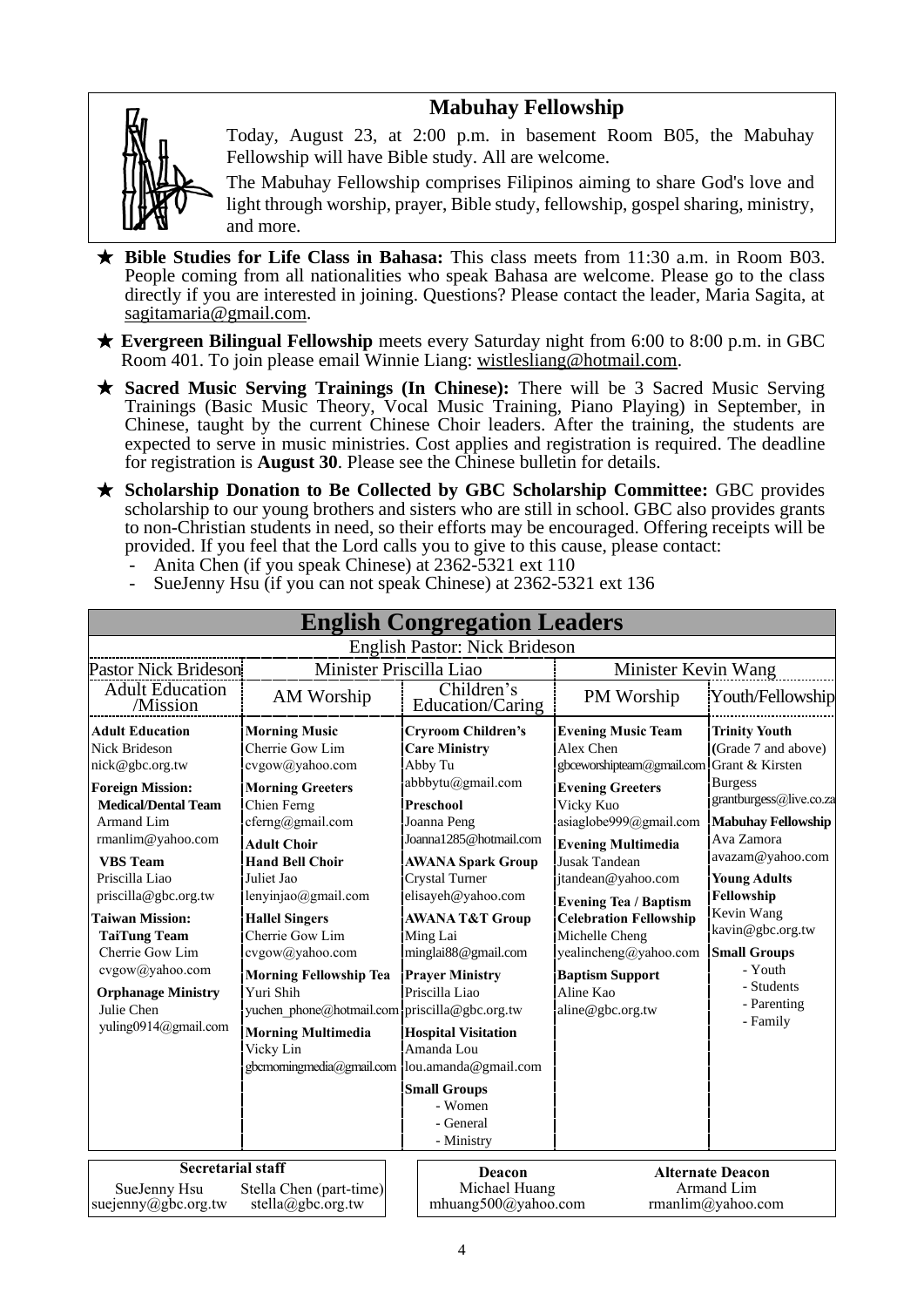| $\star\star$ Sunday School Information – Join a class directly $\star\star$ |                            |                                                                                                  |                 |                                        |  |
|-----------------------------------------------------------------------------|----------------------------|--------------------------------------------------------------------------------------------------|-----------------|----------------------------------------|--|
| <b>Class</b>                                                                | Time & Room                |                                                                                                  |                 |                                        |  |
| <b>Beginning Christian Life</b>                                             |                            |                                                                                                  |                 | Going to both the                      |  |
| Alpha – New and non-Christians                                              | 11:30 a.m.<br>Calvary Room |                                                                                                  |                 | Calvary and<br><b>Mount of Olives</b>  |  |
| Christianity 101 - required for baptism                                     | $11:30$ a.m.               | <b>Mount of Olives</b>                                                                           |                 | rooms: Take the<br>stairs by the front |  |
| <b>Maturing Christians</b>                                                  |                            |                                                                                                  |                 | $\mathrm{d}\mathrm{esk}$ , 2.5th floor |  |
|                                                                             | 9:00 a.m.                  | Mount of Olives Room                                                                             |                 |                                        |  |
| <b>Bible Studies for Life</b>                                               | 11:30 a.m.                 | 5 classes:<br>Room B03 - in Bahasa<br>Room B04<br>Room B05<br>WanFu 20 Room A<br>WanFu 20 Room C |                 |                                        |  |
|                                                                             | $2:30$ p.m.                | Room 306                                                                                         |                 |                                        |  |
|                                                                             | $4:00$ p.m.                | Room 305                                                                                         |                 |                                        |  |
| <b>Youth: Grade 7 and above</b>                                             |                            |                                                                                                  |                 |                                        |  |
| <b>Bible Studies for Life</b>                                               | 11:30 a.m.<br>Room 405     |                                                                                                  |                 |                                        |  |
| <b>Children</b>                                                             |                            |                                                                                                  |                 |                                        |  |
| Nursery - Age 3 and under                                                   | $11:20$ a.m. $-12:50$ p.m. |                                                                                                  |                 | Kindergarten                           |  |
| Preschool - Age 3 to 5                                                      | 11:40 a.m. $- 12:40$ p.m.  |                                                                                                  | Room 403        |                                        |  |
| AWANA - Kindergarten $(\pm \mathcal{H})$ to Grade 6                         | 11:30 a.m. $-1:00$ p.m.    |                                                                                                  | Rooms 401 / 404 |                                        |  |

| $\star \star$ Fellowships - Join a fellowship directly $\star \star$ |                                                   |            |  |  |
|----------------------------------------------------------------------|---------------------------------------------------|------------|--|--|
| <b>Fellowship</b><br><b>Time</b><br><b>Location</b>                  |                                                   |            |  |  |
| Mabuhay                                                              | Sundays; $2:00 - 4:00$ p.m.                       | <b>B05</b> |  |  |
| Young Adults $(20 - 35 \text{ y.o.})$                                | $2nd \& 4th Saturdays$ ; 10:30 a.m. to 12:00 p.m. | WanFu 22   |  |  |

| $\star\star$ Small Groups – Contact the leader to join $\star\star$                                               |                                            |                                                          |                                                           |  |  |  |
|-------------------------------------------------------------------------------------------------------------------|--------------------------------------------|----------------------------------------------------------|-----------------------------------------------------------|--|--|--|
| <b>Type</b>                                                                                                       | <b>Name</b>                                | Day/Time                                                 | <b>Contact Emails</b>                                     |  |  |  |
| <b>Students</b>                                                                                                   | <b>International Students Group</b>        | Friday<br>$7:30 - 9:00$ pm                               | WanFu 22A<br>cesaledro57@gmail.com                        |  |  |  |
| <b>Parenting</b>                                                                                                  | <b>Parenting Group</b>                     | $2nd$ & 4 <sup>th</sup> Sunday<br>$11:30$ am $-12:30$ pm | GBC Room 402<br>rod_syverson@hotmail.com                  |  |  |  |
| Women                                                                                                             | Women's Group                              | $2nd$ & 4 <sup>th</sup> Saturday<br>$8:30 - 10:30$ am    | Near GBC<br>joeym.vanderwerf@gmail.com                    |  |  |  |
|                                                                                                                   | Salt & Light                               | Sunday<br>$1:30 - 3:00$ pm                               | <b>GBC Mount of Olives Room</b><br>paulhan2908@gmail.com  |  |  |  |
|                                                                                                                   | <b>Bilingual Interpretation Group</b>      | Sunday<br>$2:00 - 4:00$ pm                               | <b>GBC Room 303</b><br>cfindler@yahoo.com                 |  |  |  |
|                                                                                                                   | Crown of Beauty                            | Saturday<br>$2:00 - 4:00$ pm                             | <b>GBC Mount of Olives Room</b><br>clemence4261@gmail.com |  |  |  |
| <b>General</b>                                                                                                    | Thursday Night Bible<br><b>Study Group</b> | Thursday<br>$7:30 - 9:00$ pm                             | GBC Room 301<br>rod_syverson@hotmail.com                  |  |  |  |
|                                                                                                                   | NanGang Bible<br><b>Study Group</b>        | Friday<br>$7:00 - 9:30$ pm                               | NanGang<br>sagitamaria@gmail.com                          |  |  |  |
|                                                                                                                   | YungHe Bible Study Group                   | Friday<br>$7:00-8:30$ pm                                 | YungHe<br>yedukondaluster@gmail.com                       |  |  |  |
|                                                                                                                   | HsinChu Bible Study Group                  | Friday<br>$7:30 - 8:45$ pm                               | HsinChu<br>rmanlim@yahoo.com                              |  |  |  |
| <b>Ministry</b>                                                                                                   | <b>Hospital Visitation Group</b>           | Thursday<br>$1:30 - 2:30$ pm                             | Near GBC<br>lou.amanda@gmail.com                          |  |  |  |
| If you are interested in starting a new group,<br>please contact Minister Priscilla Liao at priscilla@gbc.org.tw. |                                            |                                                          |                                                           |  |  |  |